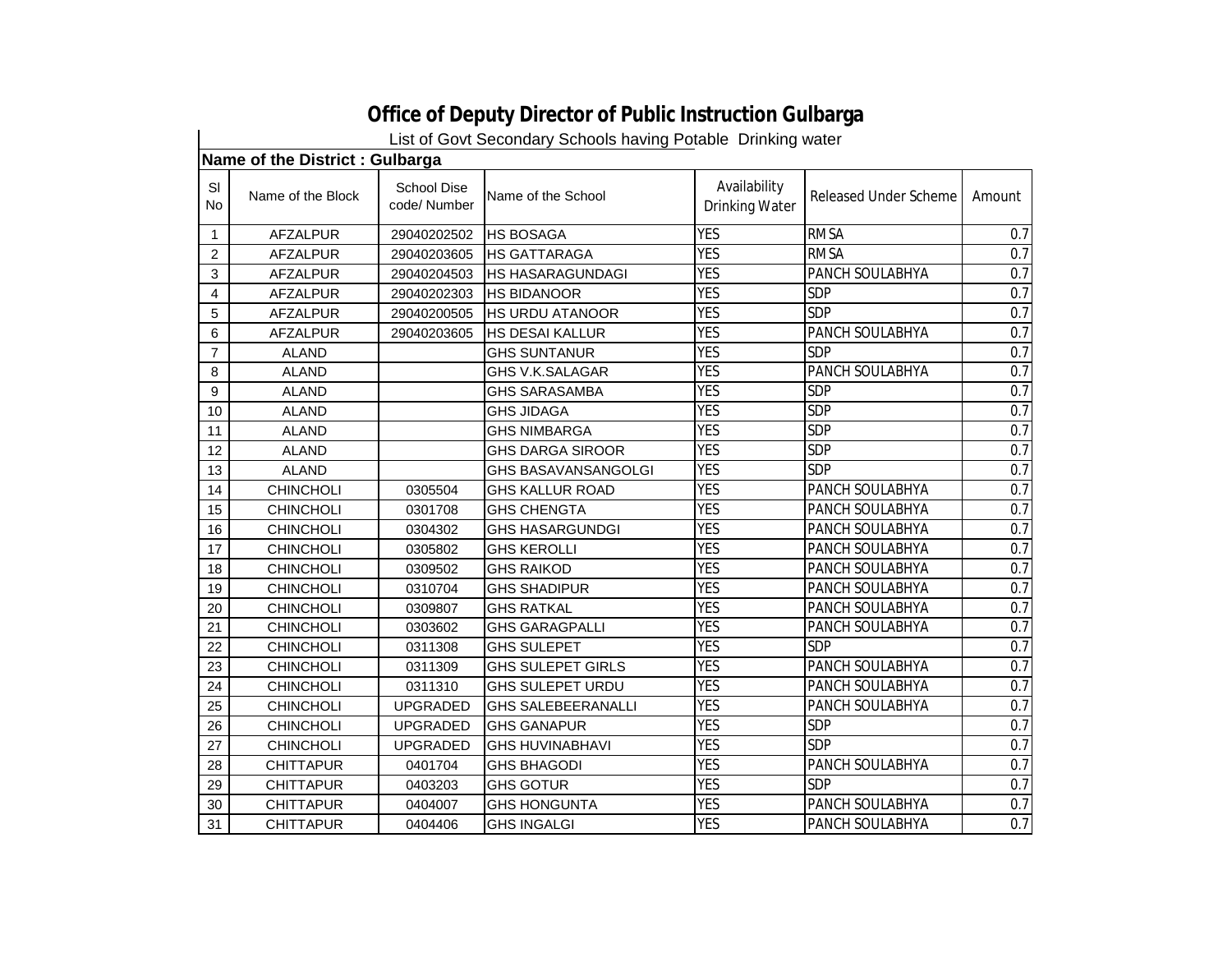| SI<br>No | Name of the Block     | <b>School Dise</b><br>code/Number | Name of the School            | Availability<br><b>Drinking Water</b> | <b>Released Under Scheme</b> | Amount           |
|----------|-----------------------|-----------------------------------|-------------------------------|---------------------------------------|------------------------------|------------------|
| 32       | <b>CHITTAPUR</b>      | 0406505                           | <b>GHS KODADUR</b>            | <b>YES</b>                            | <b>SDP</b>                   | 0.7              |
| 33       | <b>CHITTAPUR</b>      | 0410603                           | <b>GHS SHELLAGI</b>           | <b>YES</b>                            | <b>SDP</b>                   | 0.7              |
| 34       | <b>CHITTAPUR</b>      | 0406804                           | GHS SUGUR(K)                  | <b>YES</b>                            | PANCH SOULABHYA              | 0.7              |
| 35       | <b>CHITTAPUR</b>      | 0409303                           | <b>GHS RAJAPUR</b>            | <b>YES</b>                            | PANCH SOULABHYA              | 0.7              |
| 36       | Gulbarga (N)          | 29041101201                       | GOVT HS BHUPAL TEGNOOR        | <b>YES</b>                            | PANCH SOULABHYA              | 0.7              |
| 37       | Gulbarga (N)          | 29041106001                       | <b>GOVT HS TAVARGERA</b>      | <b>YES</b>                            | PANCH SOULABHYA              | 0.7              |
| 38       | Gulbarga (N)          | 29041110640                       | <b>GOVT HS KSRP COLONY</b>    | <b>YES</b>                            | PANCH SOULABHYA              | 0.7              |
| 39       | Gulbarga (N)          | 29041101801                       | <b>GOVT HS GANAJALKHED</b>    | <b>YES</b>                            | PANCH SOULABHYA              | $\overline{0.7}$ |
| 40       | Gulbarga (N)          | 29041104001                       | <b>GOVT HS KUMASI</b>         | <b>YES</b>                            | <b>SDP</b>                   | 0.7              |
| 41       | Gulbarga (N)          | 29041104701                       | <b>GOVT HS NAGOOR</b>         | <b>YES</b>                            | <b>SDP</b>                   | 0.7              |
| 42       | Gulbarga (N)          | 29041102801                       | <b>GOVT HS JIWANAGI</b>       | <b>YES</b>                            | <b>SDP</b>                   | 0.7              |
| 43       | Gulbarga (N)          | 29041105602                       | <b>GOVT HS SONTH URDU</b>     | <b>YES</b>                            | <b>SDP</b>                   | 0.7              |
| 44       | Gulbarga (N)          | 29041107803                       | <b>GOVT HS ROJATAIN URDU</b>  | <b>YES</b>                            | PANCH SOULABHYA              | 0.7              |
| 45       | <b>GULBARGA SOUTH</b> | 29040502902                       | GHS FHARATABAD (U)            | <b>YES</b>                            | PANCH SOULABHYA              | 0.7              |
| 46       | <b>GULBARGA SOUTH</b> | 29040511501                       | <b>GHS PATTAN</b>             | <b>YES</b>                            | PANCH SOULABHYA              | 0.7              |
| 47       | <b>GULBARGA SOUTH</b> | 29040517943                       | GHS KAVALAGA (B)              | <b>YES</b>                            | <b>SDP</b>                   | 0.7              |
| 48       | <b>GULBARGA SOUTH</b> | 29040505501                       | <b>GHS JOGUR</b>              | <b>YES</b>                            | PANCH SOULABHYA              | 0.7              |
| 49       | <b>GULBARGA SOUTH</b> | 29040517201                       | <b>GHS HONNAKIRANAGI</b>      | <b>YES</b>                            | PANCH SOULABHYA              | 0.7              |
| 50       | <b>GULBARGA SOUTH</b> | 29040511101                       | <b>GHS PALA</b>               | <b>YES</b>                            | PANCH SOULABHYA              | 0.7              |
| 51       | <b>GULBARGA SOUTH</b> | 29040533201                       | <b>GHS BASAVA PATTAN</b>      | <b>YES</b>                            | PANCH SOULABHYA              | 0.7              |
| 52       | <b>GULBARGA SOUTH</b> | 29040504801                       | <b>GHS HUNASI HADAGIL</b>     | <b>YES</b>                            | <b>SDP</b>                   | 0.7              |
| 53       | <b>GULBARGA SOUTH</b> | 29040533501                       | <b>GHS LALAGERI BRAHAMPUR</b> | <b>YES</b>                            | <b>SDP</b>                   | 0.7              |
| 54       | <b>GULBARGA SOUTH</b> | 29040503901                       | <b>GHS HAGARAGUNDAGI</b>      | <b>YES</b>                            | PANCH SOULABHYA              | 0.7              |
| 55       | <b>GULBARGA SOUTH</b> | 29040517953                       | GHS JEWARGI COLONY (U)        | <b>YES</b>                            | PANCH SOULABHYA              | 0.7              |
| 56       | <b>GULBARGA SOUTH</b> | 29040519613                       | GHS JEWARGI COLONY (K)        | <b>YES</b>                            | PANCH SOULABHYA              | 0.7              |
| 57       | Jewargi               | 29040601304                       | G.HS:Ballundagi               | <b>YES</b>                            | PANCH SOULABHYA              | 0.7              |
| 58       | Jewargi               | 29040601203                       | G.HS:Balabatti                | <b>YES</b>                            | PANCH SOULABHYA              | 0.7              |
| 59       | Jewargi               | 29040602004                       | G.HS:Bilawar                  | <b>YES</b>                            | PANCH SOULABHYA              | 0.7              |
| 60       | Jewargi               | 29040600403                       | G.HS: Aloor                   | <b>YES</b>                            | PANCH SOULABHYA              | 0.7              |
| 61       | Jewargi               | 29040600707                       | G.HS: Andola                  | <b>YES</b>                            | PANCH SOULABHYA              | 0.7              |
| 62       | Jewargi               | 29040608103                       | G.HS:Koodidagra               | <b>YES</b>                            | <b>SDP</b>                   | 0.7              |
| 63       | Jewargi               | 29040611517                       | G.HS:Girls Jewargi            | <b>YES</b>                            | PANCH SOULABHYA              | 0.7              |
| 64       | Jewargi               | 29040609404                       | G.HS: Malli                   | <b>YES</b>                            | PANCH SOULABHYA              | 0.7              |
| 65       | Jewargi               | 29040614110                       | G.HS: Yadrami(boys)           | <b>YES</b>                            | <b>SDP</b>                   | 0.7              |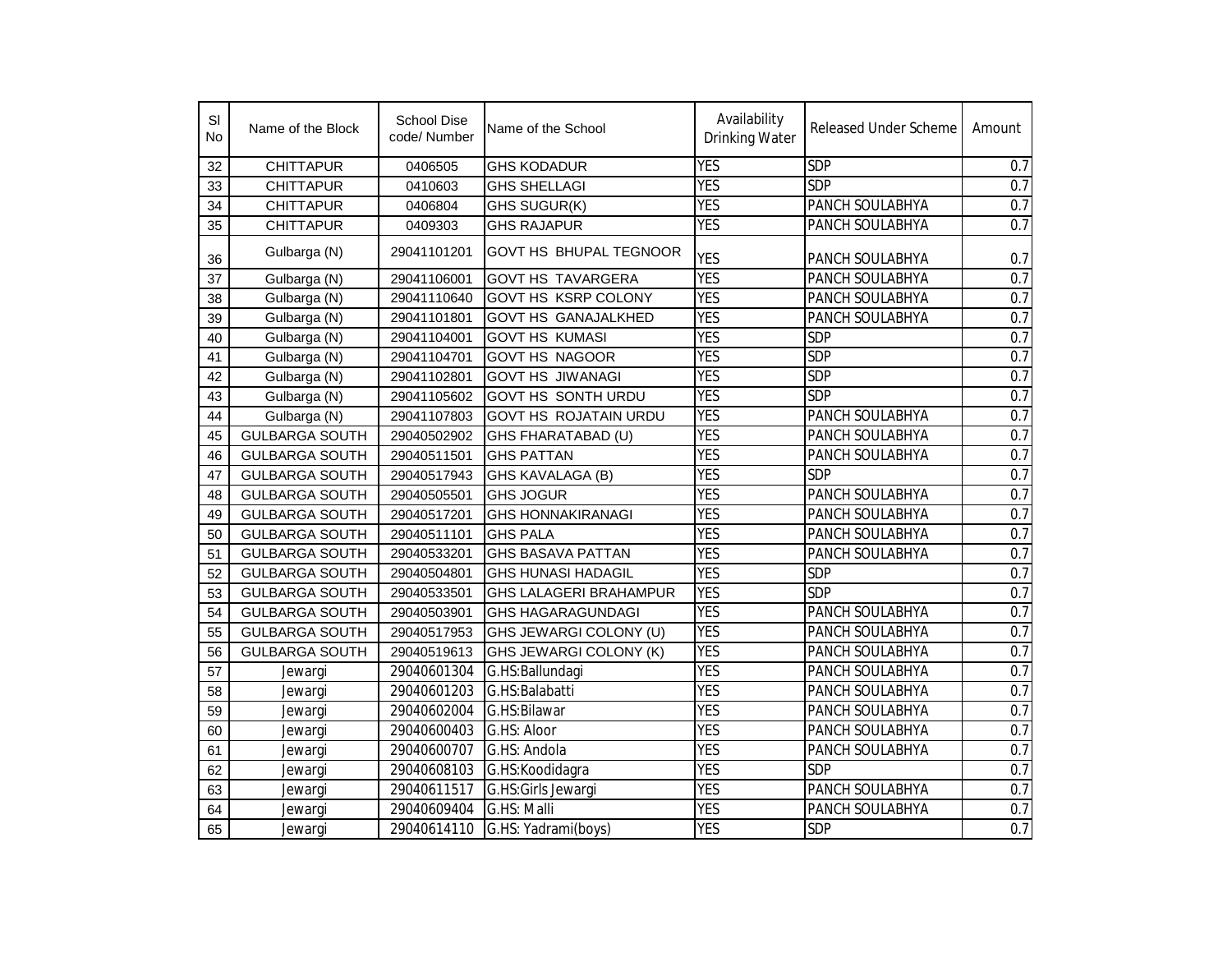| -SI<br><b>No</b> | Name of the Block | <b>School Dise</b><br>code/Number | Name of the School      | Availability<br><b>Drinking Water</b> | Released Under Scheme | Amount |
|------------------|-------------------|-----------------------------------|-------------------------|---------------------------------------|-----------------------|--------|
| 66               | Jewargi           | 29040603102                       | G.HS:Gavanalli          | <b>YES</b>                            | SDP                   | 0.7    |
| 67               | Jewargi           | 29040611516                       | G.HS: Jewargi (Boys)    | <b>YES</b>                            | SDP                   | 0.7    |
| 68               | Jewargi           | 29040609802                       | G.HS: Maganagera        | <b>YES</b>                            | PANCH SOULABHYA       | 0.7    |
| 69               | Sedam             | 29040913404                       | <b>GHS Udagi</b>        | <b>YES</b>                            | <b>SDP</b>            | 0.7    |
| 70               | Sedam             | 29040907220                       | <b>GHS Boys Mudhole</b> | <b>YES</b>                            | ZΡ                    | 0.7    |
| 71               | Sedam             | 29040903003                       | <b>GHS Habal T</b>      | <b>YES</b>                            | <b>SDP</b>            | 0.7    |
| 72               | Sedam             | 29040905407                       | <b>GHS Kodla</b>        | <b>YES</b>                            | SDP                   | 0.7    |
| 73               | Sedam             | 29040908505                       | <b>GHS Ranjol</b>       | <b>YES</b>                            | PANCH SOULABHYA       | 0.7    |
| 74               | Sedam             | 29040910803                       | <b>GHS Yadaga</b>       | <b>YES</b>                            | PANCH SOULABHYA       | 0.7    |
| 75               | Sedam             | 29040906724                       | Junior Co.Malkhed       | <b>YES</b>                            | SDP                   | 0.7    |
| 76               | Sedam             | 29040904208                       | <b>GHS Itakal</b>       | <b>YES</b>                            | SDP                   | 0.7    |
| 77               | Sedam             | 29040907104                       | <b>GHS Motakapalli</b>  | <b>YES</b>                            | <b>SDP</b>            | 0.7    |
| 78               | Sedam             | 29040903305                       | <b>GHS Handarki</b>     | <b>YES</b>                            | SDP                   | 0.7    |

|           |                                |                            | List of Govt Secondary Schools having Toilets for Boys |                                    |                              |        |
|-----------|--------------------------------|----------------------------|--------------------------------------------------------|------------------------------------|------------------------------|--------|
|           | Name of the District: Gulbarga |                            |                                                        |                                    |                              |        |
| SI<br>No. | Name of the Block              | School Dise<br>code/Number | Name of the School                                     | <b>Availability Boys</b><br>Toilet | <b>Released Under Scheme</b> | Amount |
|           | <b>AFZALPUR</b>                | 29040202502                | <b>HS BOSAGA</b>                                       | <b>YES</b>                         | <b>SDP</b>                   | 1.53   |
| 2         | <b>AFZALPUR</b>                | 29040200402                | <b>HS ANOOR</b>                                        | <b>YES</b>                         | <b>SDP</b>                   | 1.53   |
| 3         | <b>AFZALPUR</b>                | 29040204503                | <b>HS HASARAGUNDAGI</b>                                | <b>YES</b>                         | PANCH SOULABHYA              | 1.53   |
| 4         | <b>AFZALPUR</b>                | 29040201603                | <b>HS BADARWADA</b>                                    | <b>YES</b>                         | PANCH SOULABHYA              | 1.53   |
| 5         | <b>AFZALPUR</b>                | 29040203605                | <b>HS DESAI KALLUR</b>                                 | <b>YES</b>                         | PANCH SOULABHYA              | 1.53   |
| 6         | <b>ALAND</b>                   |                            | GHS GHS V.K.SALAGAR                                    | <b>YES</b>                         | PANCH SOULABHYA              | 1.53   |
| 7         | <b>ALAND</b>                   |                            | <b>GHS SARASAMBA</b>                                   | <b>YES</b>                         | PANCH SOULABHYA              | 1.53   |
| 8         | <b>ALAND</b>                   |                            | <b>GHS JIDAGA</b>                                      | <b>YES</b>                         | <b>SDP</b>                   | 1.53   |
| 9         | <b>ALAND</b>                   |                            | <b>GHS NIMBARGA</b>                                    | YES                                | <b>SDP</b>                   | 1.53   |
| 10        | <b>ALAND</b>                   |                            | <b>GHS DARGASIRUR</b>                                  | <b>YES</b>                         | <b>SDP</b>                   | 1.53   |
| 11        | <b>ALAND</b>                   |                            | GHS BASAVAN SANGOLGI                                   | <b>YES</b>                         | <b>PANCH SOULABHYA</b>       | 1.53   |
| 12        | <b>ALAND</b>                   |                            | GHS KOTAN HIPPARGA                                     | YES                                | <b>PANCH SOULABHYA</b>       | 1.53   |
| 13        | <b>CHINCHOLI</b>               | 0301109                    | <b>GHS BHUYAR-K</b>                                    | <b>YES</b>                         | PANCH SOULABHYA              | 1.53   |
| 14        | <b>CHINCHOLI</b>               | 0300207                    | <b>GHS AINOLI</b>                                      | <b>YES</b>                         | <b>SDP</b>                   | 1.53   |
| 15        | <b>CHINCHOLI</b>               | 0305504                    | <b>GHS KALLUR ROAD</b>                                 | <b>YES</b>                         | PANCH SOULABHYA              | 1.53   |
| 16        | <b>CHINCHOLI</b>               | 0301708                    | <b>GHS CHENGTA</b>                                     | <b>YES</b>                         | PANCH SOULABHYA              | 1.53   |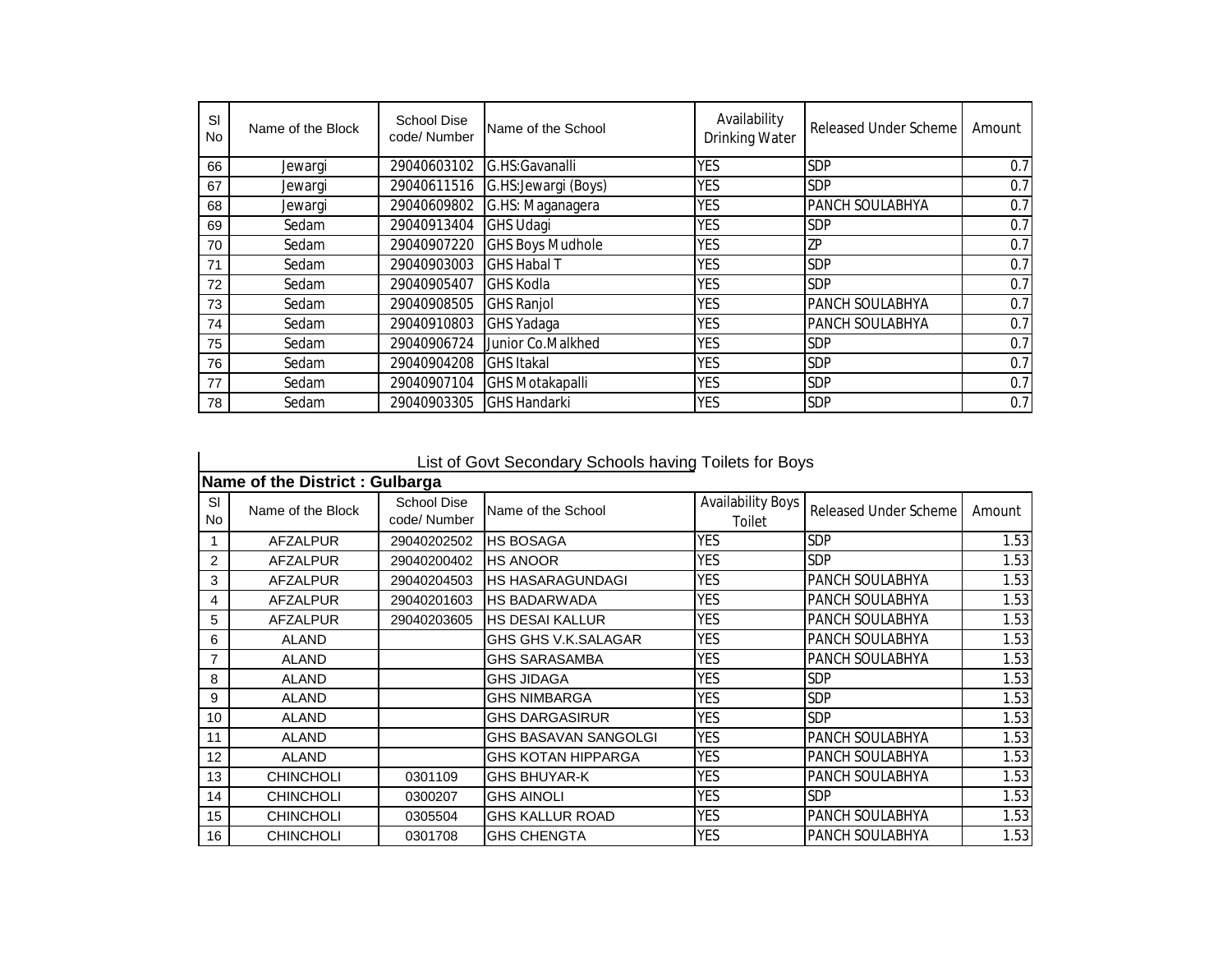| SI<br>No. | Name of the Block     | <b>School Dise</b><br>code/ Number | Name of the School           | Availability<br><b>Drinking Water</b> | Released Under Scheme | Amount            |
|-----------|-----------------------|------------------------------------|------------------------------|---------------------------------------|-----------------------|-------------------|
| 17        | <b>CHINCHOLI</b>      | 0310003                            | <b>GHS RUMMANGUD</b>         | <b>YES</b>                            | PANCH SOULABHYA       | 1.53              |
| 18        | <b>CHINCHOLI</b>      | 0304302                            | <b>GHS HASARGUNDGI</b>       | <b>YES</b>                            | PANCH SOULABHYA       | 1.53              |
| 19        | <b>CHINCHOLI</b>      | 0305802                            | <b>GHS KEROLLI</b>           | <b>YES</b>                            | PANCH SOULABHYA       | 1.53              |
| 20        | <b>CHINCHOLI</b>      | 0309902                            | <b>GHS RUDANOOR</b>          | <b>YES</b>                            | <b>SDP</b>            | 1.53              |
| 21        | <b>CHINCHOLI</b>      | 0310704                            | <b>GHS SHADIPUR</b>          | <b>YES</b>                            | PANCH SOULABHYA       | 1.53              |
| 22        | CHINCHOLI             | 0303602                            | <b>GHS GARAGPALLI</b>        | <b>YES</b>                            | PANCH SOULABHYA       | 1.53              |
| 23        | <b>CHINCHOLI</b>      | 0311310                            | <b>GHS SULEPET URDU</b>      | <b>YES</b>                            | PANCH SOULABHYA       | 1.53              |
| 24        | <b>CHINCHOLI</b>      | <b>UPGRADED</b>                    | <b>GHS SALEBEERANALLI</b>    | <b>YES</b>                            | PANCH SOULABHYA       | $1.\overline{53}$ |
| 25        | <b>CHINCHOLI</b>      | <b>UPGRADED</b>                    | <b>GHS GANAPUR</b>           | <b>YES</b>                            | PANCH SOULABHYA       | 1.53              |
| 26        | <b>CHINCHOLI</b>      | <b>UPGRADED</b>                    | <b>GHS HUVINABHAVI</b>       | <b>YES</b>                            | PANCH SOULABHYA       | 1.53              |
| 27        | <b>CHITTAPUR</b>      | 0401704                            | <b>GHS BHAGODI</b>           | <b>YES</b>                            | SDP                   | 1.53              |
| 28        | <b>CHITTAPUR</b>      | 0404007                            | <b>GHS HONGUNTA</b>          | <b>YES</b>                            | PANCH SOULABHYA       | 1.53              |
| 29        | <b>CHITTAPUR</b>      | 0404406                            | <b>GHS INGALGI</b>           | <b>YES</b>                            | <b>SDP</b>            | 1.53              |
| 30        | <b>CHITTAPUR</b>      | 0408108                            | <b>GHS MARATUR</b>           | <b>YES</b>                            | <b>SDP</b>            | 1.53              |
| 31        | <b>CHITTAPUR</b>      | 0409303                            | <b>GHS RAJAPUR</b>           | <b>YES</b>                            | <b>SDP</b>            | 1.53              |
| 32        | <b>CHITTAPUR</b>      | 0411845                            | <b>GHS WADI</b>              | <b>YES</b>                            | PANCH SOULABHYA       | 1.53              |
| 33        | <b>CHITTAPUR</b>      | 0406804                            | GHS SUGUR(K)                 | <b>YES</b>                            | PANCH SOULABHYA       | 1.53              |
| 34        | Gulbarga (N)          | 29041101201                        | GOVT HS BHUPAL TEGNOOR       | <b>YES</b>                            | PANCH SOULABHYA       | 1.53              |
| 35        | Gulbarga (N)          | 29041106001                        | <b>GOVT HS TAVARGERA</b>     | <b>YES</b>                            | PANCH SOULABHYA       | 1.53              |
| 36        | Gulbarga (N)          | 29041110640                        | <b>GOVT HS KSRP COLONY</b>   | <b>YES</b>                            | PANCH SOULABHYA       | 1.53              |
| 37        | Gulbarga (N)          | 29041101801                        | <b>GOVT HS GANAJALKHED</b>   | <b>YES</b>                            | PANCH SOULABHYA       | 1.53              |
| 38        | Gulbarga (N)          | 29041104001                        | <b>GOVT HS KUMASI</b>        | <b>YES</b>                            | SDP                   | 1.53              |
| 39        | Gulbarga (N)          | 29041104701                        | <b>GOVT HS NAGOOR</b>        | <b>YES</b>                            | SDP                   | 1.53              |
| 40        | Gulbarga (N)          | 29041102801                        | <b>GOVT HS JIWANAGI</b>      | <b>YES</b>                            | <b>SDP</b>            | 1.53              |
| 41        | Gulbarga (N)          | 29041105602                        | <b>GOVT HS SONTH URDU</b>    | <b>YES</b>                            | SDP                   | 1.53              |
| 42        | Gulbarga (N)          | 29041107803                        | <b>GOVT HS ROJATAIN URDU</b> | <b>YES</b>                            | <b>SDP</b>            | 1.53              |
| 43        | <b>GULBARGA SOUTH</b> | 29040502901                        | GHS FHARATABAD (K)           | <b>YES</b>                            | PANCH SOULABHYA       | 1.53              |
| 44        | <b>GULBARGA SOUTH</b> | 29040502902                        | GHS FHARATABAD (U)           | <b>YES</b>                            | PANCH SOULABHYA       | 1.53              |
| 45        | <b>GULBARGA SOUTH</b> | 29040511501                        | <b>GHS PATTAN</b>            | <b>YES</b>                            | <b>SDP</b>            | 1.53              |
| 46        | <b>GULBARGA SOUTH</b> | 29040517943                        | GHS KAVALAGA (B)             | <b>YES</b>                            | <b>SDP</b>            | 1.53              |
| 47        | <b>GULBARGA SOUTH</b> | 29040505501                        | <b>GHS JOGUR</b>             | <b>YES</b>                            | PANCH SOULABHYA       | 1.53              |
| 48        | <b>GULBARGA SOUTH</b> | 29040517201                        | <b>GHS HONNAKIRANAGI</b>     | <b>YES</b>                            | PANCH SOULABHYA       | 1.53              |
| 49        | <b>GULBARGA SOUTH</b> | 29040511101                        | <b>GHS PALA</b>              | <b>YES</b>                            | PANCH SOULABHYA       | 1.53              |
| 50        | <b>GULBARGA SOUTH</b> | 29040533201                        | <b>GHS BASAVA PATTAN</b>     | <b>YES</b>                            | PANCH SOULABHYA       | 1.53              |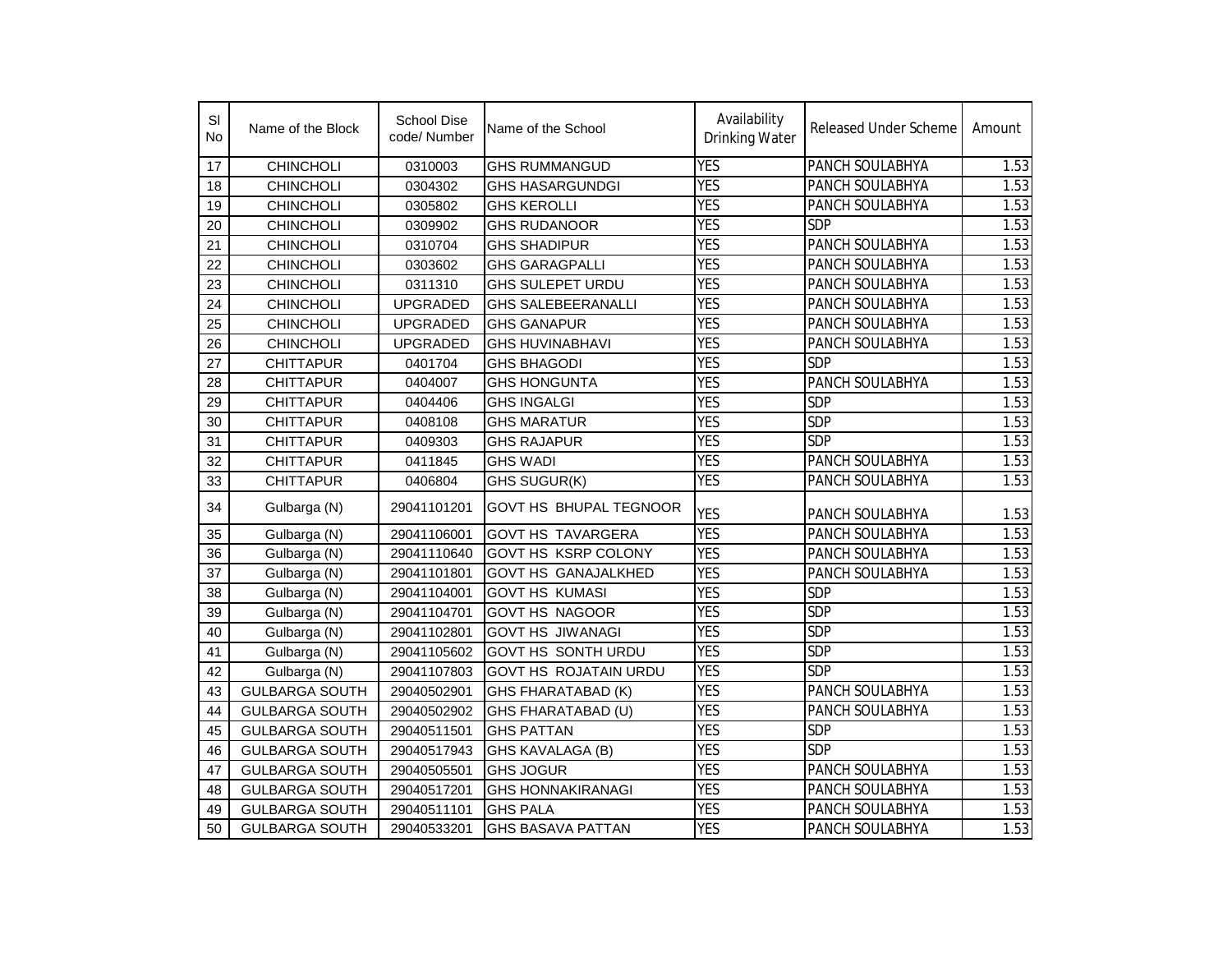| SI<br><b>No</b> | Name of the Block     | <b>School Dise</b><br>code/Number | Name of the School            | Availability<br>Drinking Water | <b>Released Under Scheme</b> | Amount |
|-----------------|-----------------------|-----------------------------------|-------------------------------|--------------------------------|------------------------------|--------|
| 51              | <b>GULBARGA SOUTH</b> | 29040504801                       | IGHS HUNASI HADAGIL           | <b>YES</b>                     | <b>SDP</b>                   | 1.53   |
| 52              | <b>GULBARGA SOUTH</b> | 29040505801                       | <b>GHS KADANI</b>             | <b>YES</b>                     | <b>SDP</b>                   | 1.53   |
| 53              | <b>GULBARGA SOUTH</b> | 29040533501                       | <b>GHS LALAGERI BRAHAMPUR</b> | <b>YES</b>                     | PANCH SOULABHYA              | 1.53   |
| 54              | <b>GULBARGA SOUTH</b> | 29040517953                       | GHS JEWARGI COLONY (U)        | <b>YES</b>                     | <b>SDP</b>                   | 1.53   |
| 55              | <b>GULBARGA SOUTH</b> | 29040519613                       | GHS JEWARGI COLONY (K)        | <b>YES</b>                     | <b>SDP</b>                   | 1.53   |
| 56              | Jewargi               | 29040604806                       | G.HS: Hipparga                | <b>YES</b>                     | <b>SDP</b>                   | 1.53   |
| 57              | Jewargi               | 29040601304                       | G.HS: Ballundagi              | <b>YES</b>                     | <b>SDP</b>                   | 1.53   |
| 58              | Jewargi               | 29040600403                       | G.HS: Aloor                   | <b>YES</b>                     | <b>SDP</b>                   | 1.53   |
| 59              | Jewargi               | 29040611204                       | G.HS: Naribol                 | <b>YES</b>                     | <b>SDP</b>                   | 1.53   |
| 60              | Jewargi               | 29040605204                       | G.HS:ljeri                    | <b>YES</b>                     | <b>SDP</b>                   | 1.53   |
| 61              | Jewargi               | 29040608103                       | G.HS:Koodidagra               | <b>YES</b>                     | <b>SDP</b>                   | 1.53   |
| 62              | Jewargi               | 29040611517                       | G.HS:Girls Jewargi            | <b>YES</b>                     | PANCH SOULABHYA              | 1.53   |
| 63              | Jewargi               | 29040609404                       | G.HS: Malli                   | <b>YES</b>                     | PANCH SOULABHYA              | 1.53   |
| 64              | Jewargi               | 29040614110                       | G.HS: Yadrami(boys)           | <b>YES</b>                     | PANCH SOULABHYA              | 1.53   |
| 65              | Jewargi               | 29040604403                       | G.HS: Haranoor                | <b>YES</b>                     | <b>SDP</b>                   | 1.53   |
| 66              | Jewargi               | 29040608002                       | G.HS: Kondaguli               | <b>YES</b>                     | <b>SDP</b>                   | 1.53   |
| 67              | Jewargi               | 29040614111                       | G.HS: Urdu Yadrami            | <b>YES</b>                     | <b>SDP</b>                   | 1.53   |
| 68              | Jewargi               | 29040611516                       | G.HS: Jewargi (Boys)          | <b>YES</b>                     | PANCH SOULABHYA              | 1.53   |
| 69              | Jewargi               | 29040609802                       | G.HS: Maganagera              | <b>YES</b>                     | PANCH SOULABHYA              | 1.53   |
| 70              | Jewargi               | 29040606405                       | G.HS: Kadakol                 | <b>YES</b>                     | <b>SDP</b>                   | 1.53   |
| 71              | Sedam                 | 29040913404                       | <b>GHS Udagi</b>              | <b>YES</b>                     | <b>SDP</b>                   | 1.53   |
| 72              | Sedam                 | 29040903003                       | <b>GHS Habal T</b>            | <b>YES</b>                     | <b>SDP</b>                   | 1.53   |
| 73              | Sedam                 | 29040905407                       | <b>GHS Kodla</b>              | <b>YES</b>                     | <b>SDP</b>                   | 1.53   |
| 74              | Sedam                 | 29040908505                       | <b>GHS Ranjol</b>             | <b>YES</b>                     | PANCH SOULABHYA              | 1.53   |
| 75              | Sedam                 | 29040906724                       | Junior Co.Malkhed             | <b>YES</b>                     | <b>SDP</b>                   | 1.53   |
| 76              | Sedam                 | 29040910803                       | GHS Yadaga                    | <b>YES</b>                     | $\overline{\mathsf{GP}}$     | 0.25   |
| 77              | Sedam                 | 29040904208                       | <b>GHS Itakal</b>             | <b>YES</b>                     | SDP                          | 1.53   |
| 78              | Sedam                 | 29040907104                       | <b>GHS Motakapalli</b>        | <b>YES</b>                     | GP                           | 0.25   |

|--|

|                  | Name of the District: Gulbarga |                            |                           |                                     |                       |        |  |  |  |  |
|------------------|--------------------------------|----------------------------|---------------------------|-------------------------------------|-----------------------|--------|--|--|--|--|
| -SI<br><b>No</b> | Name of the Block              | School Dise<br>code/Number | Name of the School        | <b>Availability Girls</b><br>Toilet | Released Under Scheme | Amount |  |  |  |  |
|                  | AFZALPUR                       |                            | 29040203605 IHS GATTARAGA | YES                                 | <b>SDP</b>            | 1.53   |  |  |  |  |
|                  | AFZALPUR                       | 29040200402 HS ANOOR       |                           | <b>YES</b>                          | <b>SDP</b>            | 1.53   |  |  |  |  |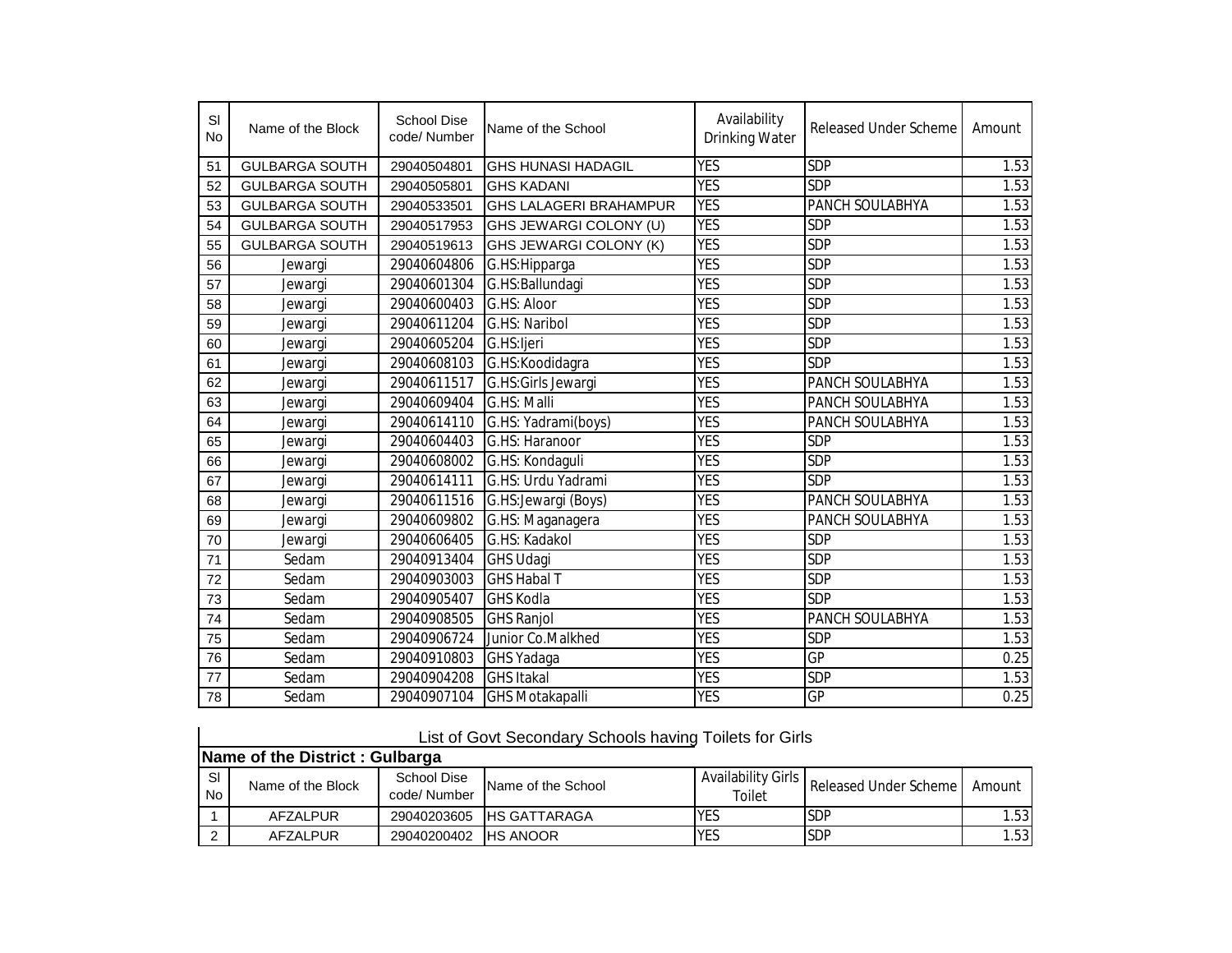| SI<br>No       | Name of the Block | School Dise<br>code/Number | Name of the School        | Availability<br>Drinking Water | Released Under Scheme | Amount |
|----------------|-------------------|----------------------------|---------------------------|--------------------------------|-----------------------|--------|
| 3              | <b>AFZALPUR</b>   | 29040201603                | HS BADARWADA              | <b>YES</b>                     | <b>SDP</b>            | 1.53   |
| 4              | <b>AFZALPUR</b>   | 29040203605                | HS DESAI KALLUR           | <b>YES</b>                     | SDP                   | 1.53   |
| 5              | <b>ALAND</b>      |                            | <b>GHS BELAMAGI</b>       | <b>YES</b>                     | SDP                   | 1.53   |
| 6              | <b>ALAND</b>      |                            | <b>GHS DHANGAPUR</b>      | <b>YES</b>                     | SDP                   | 1.53   |
| $\overline{7}$ | <b>ALAND</b>      |                            | GHS V.K.SALAGAR           | <b>YES</b>                     | PANCH SOULABHYA       | 1.53   |
| 8              | <b>ALAND</b>      |                            | GHS MADAN HIPPARGA        | <b>YES</b>                     | PANCH SOULABHYA       | 1.53   |
| 9              | <b>ALAND</b>      |                            | <b>GHS SARASAMBA</b>      | <b>YES</b>                     | PANCH SOULABHYA       | 1.53   |
| 10             | <b>ALAND</b>      |                            | <b>GHS KAWALAGA</b>       | <b>YES</b>                     | PANCH SOULABHYA       | 1.53   |
| 11             | <b>ALAND</b>      |                            | <b>GHS KORALLI</b>        | <b>YES</b>                     | PANCH SOULABHYA       | 1.53   |
| 12             | <b>ALAND</b>      |                            | <b>GHS JIDAGA</b>         | <b>YES</b>                     | <b>SDP</b>            | 1.53   |
| 13             | <b>ALAND</b>      |                            | <b>GHS DHUTTARGAON</b>    | <b>YES</b>                     | SDP                   | 1.53   |
| 14             | <b>ALAND</b>      |                            | <b>GHA NIMBARGA</b>       | <b>YES</b>                     | <b>SDP</b>            | 1.53   |
| 15             | <b>ALAND</b>      |                            | <b>GHS ALANGA</b>         | <b>YES</b>                     | <b>SDP</b>            | 1.53   |
| 16             | <b>ALAND</b>      |                            | GHS HADALAGI              | <b>YES</b>                     | <b>SDP</b>            | 1.53   |
| 17             | <b>ALAND</b>      |                            | GHS DARGASIRUR            | <b>YES</b>                     | <b>SDP</b>            | 1.53   |
| 18             | <b>ALAND</b>      |                            | GHS BASAVAN SANGOLGI      | <b>YES</b>                     | PANCH SOULABHYA       | 1.53   |
| 19             | <b>ALAND</b>      |                            | <b>GHS KOTANHIPPARGA</b>  | <b>YES</b>                     | PANCH SOULABHYA       | 1.53   |
| 20             | <b>CHINCHOLI</b>  | 0301109                    | GHS BHUYAR-K              | <b>YES</b>                     | PANCH SOULABHYA       | 1.53   |
| 21             | <b>CHINCHOLI</b>  | 0300207                    | GHS AINOLI                | <b>YES</b>                     | SDP                   | 1.53   |
| 22             | <b>CHINCHOLI</b>  | 0305504                    | <b>GHS KALLUR ROAD</b>    | <b>YES</b>                     | <b>SDP</b>            | 1.53   |
| 23             | <b>CHINCHOLI</b>  | 0301708                    | <b>GHS CHENGTA</b>        | <b>YES</b>                     | <b>SDP</b>            | 1.53   |
| 24             | <b>CHINCHOLI</b>  | 0310003                    | <b>GHS RUMMANGUD</b>      | <b>YES</b>                     | PANCH SOULABHYA       | 1.53   |
| 25             | <b>CHINCHOLI</b>  | 0304302                    | <b>GHS HASARGUNDGI</b>    | <b>YES</b>                     | <b>SDP</b>            | 1.53   |
| 26             | CHINCHOLI         | 0305802                    | <b>GHS KEROLLI</b>        | <b>YES</b>                     | PANCH SOULABHYA       | 1.53   |
| 27             | <b>CHINCHOLI</b>  | 0309902                    | GHS RUDANOOR              | <b>YES</b>                     | <b>SDP</b>            | 1.53   |
| 28             | <b>CHINCHOLI</b>  | 0310704                    | <b>GHS SHADIPUR</b>       | <b>YES</b>                     | <b>SDP</b>            | 1.53   |
| 29             | <b>CHINCHOLI</b>  | 0303602                    | <b>GHS GARAGPALLI</b>     | <b>YES</b>                     | <b>SDP</b>            | 1.53   |
| 30             | <b>CHINCHOLI</b>  | 0311310                    | GHS SULEPET URDU          | <b>YES</b>                     | <b>SDP</b>            | 1.53   |
| 31             | <b>CHINCHOLI</b>  | <b>UPGRADED</b>            | <b>GHS SALEBEERANALLI</b> | <b>YES</b>                     | <b>SDP</b>            | 1.53   |
| 32             | <b>CHINCHOLI</b>  | <b>UPGRADED</b>            | <b>GHS GANAPUR</b>        | <b>YES</b>                     | <b>SDP</b>            | 1.53   |
| 33             | <b>CHINCHOLI</b>  | <b>UPGRADED</b>            | <b>GHS HUVINABHAVI</b>    | <b>YES</b>                     | <b>SDP</b>            | 1.53   |
| 34             | <b>CHITTAPUR</b>  | 0400303                    | GHS ALLUR(B)              | <b>YES</b>                     | <b>SDP</b>            | 1.53   |
| 35             | <b>CHITTAPUR</b>  | 0401704                    | <b>GHS BHAGODI</b>        | <b>YES</b>                     | PANCH SOULABHYA       | 1.53   |
| 36             | <b>CHITTAPUR</b>  | 0403203                    | GHS GOTUR                 | <b>YES</b>                     | SDP                   | 1.53   |
| 37             | <b>CHITTAPUR</b>  | 0404007                    | GHS HONGUNTA              | <b>YES</b>                     | PANCH SOULABHYA       | 1.53   |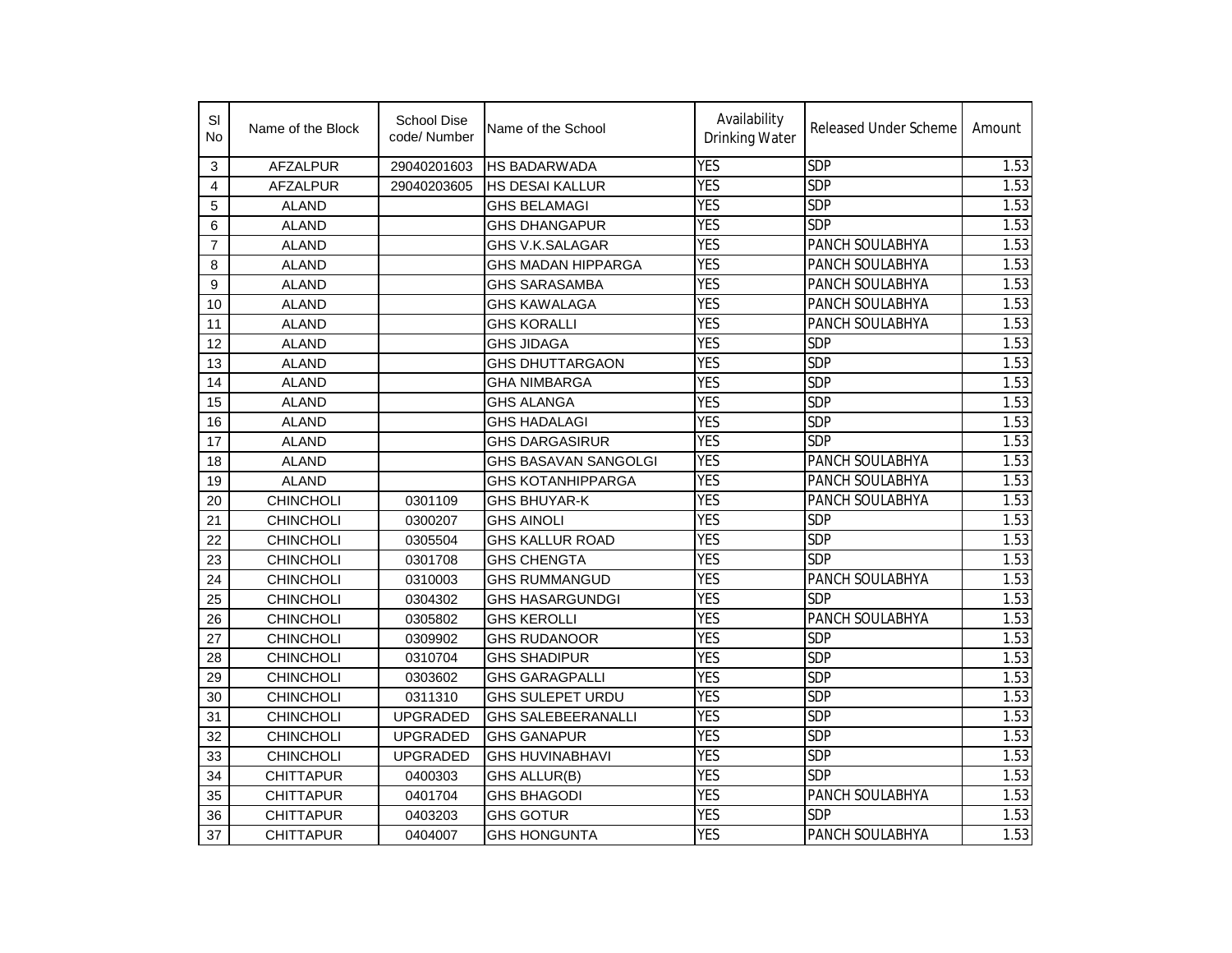| SI<br>No | Name of the Block     | <b>School Dise</b><br>code/Number | Name of the School            | Availability<br><b>Drinking Water</b> | <b>Released Under Scheme</b> | Amount |
|----------|-----------------------|-----------------------------------|-------------------------------|---------------------------------------|------------------------------|--------|
| 38       | <b>CHITTAPUR</b>      | 0404406                           | <b>GHS INGALGI</b>            | <b>YES</b>                            | PANCH SOULABHYA              | 1.53   |
| 39       | <b>CHITTAPUR</b>      | 0406102                           | <b>GHS KANDGOL CROSS</b>      | <b>YES</b>                            | <b>SDP</b>                   | 1.53   |
| 40       | <b>CHITTAPUR</b>      | 0406505                           | <b>GHS KODADUR</b>            | <b>YES</b>                            | <b>SDP</b>                   | 1.53   |
| 41       | <b>CHITTAPUR</b>      | 0406804                           | <b>GHS KORWAR</b>             | <b>YES</b>                            | PANCH SOULABHYA              | 1.53   |
| 42       | <b>CHITTAPUR</b>      | 0408108                           | <b>GHS MARTUR</b>             | <b>YES</b>                            | PANCH SOULABHYA              | 1.53   |
| 43       | <b>CHITTAPUR</b>      | 0408604                           | <b>GHS MUGULNAGAON</b>        | <b>YES</b>                            | PANCH SOULABHYA              | 1.53   |
| 44       | <b>CHITTAPUR</b>      | 0410204                           | <b>GHS SATNOOR</b>            | <b>YES</b>                            | <b>SDP</b>                   | 1.53   |
| 45       | <b>CHITTAPUR</b>      | 0410603                           | <b>GHS SHELLAGI</b>           | <b>YES</b>                            | <b>SDP</b>                   | 1.53   |
| 46       | <b>CHITTAPUR</b>      | 0411845                           | <b>GHS WADI</b>               | <b>YES</b>                            | PANCH SOULABHYA              | 1.53   |
| 47       | <b>CHITTAPUR</b>      | 0409303                           | <b>GHS RAJAPUR</b>            | <b>YES</b>                            | <b>SDP</b>                   | 1.53   |
| 48       | <b>CHITTAPUR</b>      | 0406804                           | GHS SUGUR(K)                  | <b>YES</b>                            | PANCH SOULABHYA              | 1.53   |
| 49       | Gulbarga (N)          | 29041101201                       | GOVT HS BHUPAL TEGNOOR        | <b>YES</b>                            | PANCH SOULABHYA              | 1.53   |
| 50       | Gulbarga (N)          | 29041106001                       | <b>GOVT HS TAVARGERA</b>      | <b>YES</b>                            | PANCH SOULABHYA              | 1.53   |
| 51       | Gulbarga (N)          | 29041110640                       | <b>GOVT HS KSRP COLONY</b>    | <b>YES</b>                            | PANCH SOULABHYA              | 1.53   |
| 52       | Gulbarga (N)          | 29041101801                       | <b>GOVT HS GANAJALKHED</b>    | <b>YES</b>                            | PANCH SOULABHYA              | 1.53   |
| 53       | Gulbarga (N)          | 29041104001                       | <b>GOVT HS KUMASI</b>         | <b>YES</b>                            | SDP                          | 1.53   |
| 54       | Gulbarga (N)          | 29041104701                       | <b>GOVT HS NAGOOR</b>         | <b>YES</b>                            | <b>SDP</b>                   | 1.53   |
| 55       | Gulbarga (N)          | 29041102801                       | <b>GOVT HS JIWANAGI</b>       | <b>YES</b>                            | <b>SDP</b>                   | 1.53   |
| 56       | Gulbarga (N)          | 29041105602                       | <b>GOVT HS SONTH URDU</b>     | <b>YES</b>                            | <b>SDP</b>                   | 1.53   |
| 57       | Gulbarga (N)          | 29041107803                       | <b>GOVT HS ROJATAIN URDU</b>  | <b>YES</b>                            | <b>SDP</b>                   | 1.53   |
| 58       | <b>GULBARGA SOUTH</b> | 29040502902                       | <b>GHS PATTAN</b>             | <b>YES</b>                            | <b>SDP</b>                   | 1.53   |
| 59       | <b>GULBARGA SOUTH</b> | 29040511501                       | GHS KAVALAGA (B)              | <b>YES</b>                            | <b>SDP</b>                   | 1.53   |
| 60       | <b>GULBARGA SOUTH</b> | 29040505501                       | <b>GHS JOGUR</b>              | <b>YES</b>                            | <b>SDP</b>                   | 1.53   |
| 61       | <b>GULBARGA SOUTH</b> | 29040517201                       | <b>GHS HONNAKIRANAGI</b>      | <b>YES</b>                            | PANCH SOULABHYA              | 1.53   |
| 62       | <b>GULBARGA SOUTH</b> | 29040511101                       | <b>GHS PALA</b>               | <b>YES</b>                            | <b>SDP</b>                   | 1.53   |
| 63       | <b>GULBARGA SOUTH</b> | 29040533201                       | <b>GHS BASAVA PATTAN</b>      | <b>YES</b>                            | <b>SDP</b>                   | 1.53   |
| 64       | <b>GULBARGA SOUTH</b> | 29040504801                       | <b>GHS HUNASI HADAGIL</b>     | <b>YES</b>                            | <b>SDP</b>                   | 1.53   |
| 65       | <b>GULBARGA SOUTH</b> | 29040505801                       | <b>GHS KADANI</b>             | <b>YES</b>                            | <b>SDP</b>                   | 1.53   |
| 66       | <b>GULBARGA SOUTH</b> | 29040533501                       | <b>GHS LALAGERI BRAHAMPUR</b> | <b>YES</b>                            | <b>SDP</b>                   | 1.53   |
| 67       | <b>GULBARGA SOUTH</b> | 29040517953                       | GHS JEWARGI COLONY (U)        | <b>YES</b>                            | <b>SDP</b>                   | 1.53   |
| 68       | <b>GULBARGA SOUTH</b> | 29040519613                       | GHS JEWARGI COLONY (K)        | <b>YES</b>                            | <b>SDP</b>                   | 1.53   |
| 69       | Jewargi               | 29040604806                       | G.HS: Hipparga                | <b>YES</b>                            | <b>SDP</b>                   | 1.53   |
| 70       | Jewargi               | 29040601304                       | G.HS:Ballundagi               | <b>YES</b>                            | <b>SDP</b>                   | 1.53   |
| 71       | Jewargi               | 29040600403                       | G.HS: Aloor                   | <b>YES</b>                            | <b>SDP</b>                   | 1.53   |